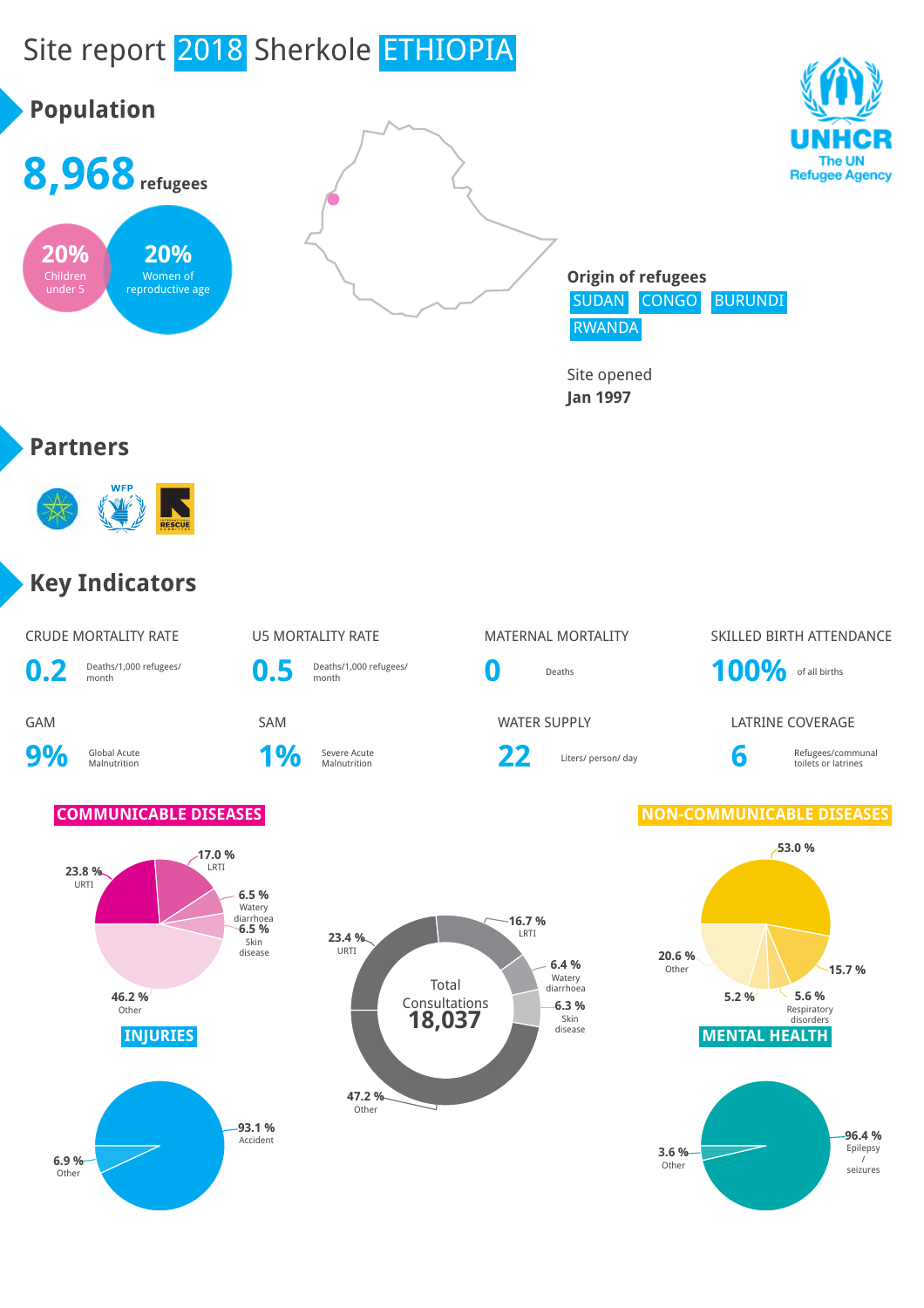### **Public Health**

| <b>HEALTH STAFFING</b>                                      | <b>INDICATOR</b> | <b>STANDARD</b> |                  | <b>MORBIDITY</b>                                 | <b>INDICATOR</b> | <b>STANDARD</b> |                       |
|-------------------------------------------------------------|------------------|-----------------|------------------|--------------------------------------------------|------------------|-----------------|-----------------------|
| Number of medical doctors                                   |                  | 1: 50,000       | ◙                | Incidence of malaria among children under        |                  |                 |                       |
| Number of qualified nurses                                  | 12               | 1:10,000        | ◙                | Incidence of watery diarrhoea among              | 43               |                 |                       |
| Number of community health workers                          | 62               | 1: 1,000        | ◙                | children under 5                                 |                  |                 |                       |
| <b>ACCESS AND UTILIZATION</b>                               | <b>INDICATOR</b> | <b>STANDARD</b> |                  | Incidence of pneumonia among children<br>under 5 | 89               |                 |                       |
| Consultations per trained clinician per day                 | 38               | < 50            | ◙                | Incidence of pneumonia among over 5              | 28               |                 |                       |
| Health utilisation rate (new visits / refugee /             | 1.7              | $1 - 4$         | ల                | Tuberculosis success rate                        |                  | < 90%           |                       |
| year)<br>Proportion of host population consultations        | 10%              |                 |                  | Were any MDR/X-TB cases diagnosed among<br>PoCs? | <b>No</b>        | ೞ<br><b>No</b>  |                       |
| <b>MORTALITY</b>                                            | <b>INDICATOR</b> | <b>STANDARD</b> |                  | VACCINATION                                      | <b>INDICATOR</b> | <b>STANDARD</b> |                       |
| <b>Crude Mortality Rate</b><br>(CMR) (/1000/month)          | 0.2              | < 0.75          | $\bullet$        | Full vaccination coverage                        | 62%              | < 95%           | Ø                     |
| <b>Under-five Mortality Rate</b><br>(U5MR) (/1000/month)    | 0.5              | < 1.5           | Ø                | Measles vaccination coverage                     | 93%              | < 95%           | $\boldsymbol{\Omega}$ |
| <b>Infant Mortality Rate</b><br>(IMR) (/1000 livebirths)    | 33.0             | < 30            | $\blacktriangle$ | Source of vaccination data                       | <b>HIS</b>       |                 |                       |
| <b>Neonatal Mortality Rate</b><br>(NNMR) (/1000 livebirths) | 14               | < 20            | $\bullet$        | <b>IN-PATIENT DEPARTMENT (IPD)</b>               | <b>INDICATOR</b> | <b>STANDARD</b> |                       |
| <b>OUTBREAK ALERT AND RESPONSE</b>                          | <b>INDICATOR</b> | <b>STANDARD</b> |                  | Average length of stay (days)                    | 5.6              |                 |                       |
| Proportion of outbreaks investigated within 48<br>hours     |                  | 100%            |                  | Case fatality rate                               | 0.0              |                 |                       |
| Number of outbreaks reported                                | $\mathbf{0}$     |                 |                  | Hospitalisation rate                             | 12.9             | $50 - 150$      | €                     |

## **Reproductive Health**

| <b>ANTENATAL CARE</b>                                                                     | <b>INDICATOR</b> | <b>STANDARD</b> |   | <b>FAMILY PLANNING</b>                                                      | <b>INDICATOR</b> | <b>STANDARD</b> |   |
|-------------------------------------------------------------------------------------------|------------------|-----------------|---|-----------------------------------------------------------------------------|------------------|-----------------|---|
| Antenatal care coverage                                                                   | 94%              | > 90%           |   | Contraceptive prevalence rate                                               | 14%              | $\geq 30\%$     | ⊠ |
| Coverage of antenatal tetanus vaccination                                                 | 95%              | >95%            |   | Source of contraceptive prevalence data                                     | <b>HIS</b>       |                 |   |
| <b>DELIVERY CARE</b>                                                                      | <b>INDICATOR</b> | <b>STANDARD</b> |   | SEXUAL AND GENDER-BASED VIOLENCE (SGBV)                                     | <b>INDICATOR</b> | <b>STANDARD</b> |   |
| Proportion of births attended by skilled<br>personnel                                     | 100%             | $\geq 90\%$     | Ø | Total number of reported rapes                                              | $\overline{2}$   |                 |   |
| Proportion of births conducted by caesarean<br>section                                    | 0%               | $5 - 15%$       | ظ | Proportion of eligible rape survivors provided<br>with PEP within 72 hours  |                  | 100%            |   |
| Proportion of newborn infants with low birth<br>weight (<2500 gs) (weighed within 72 hrs) | 2%               | < 15%           |   | Proportion of eligible rape survivors provided<br>with ECP within 120 hours |                  | 100%            |   |
| Proportion of teenage pregnancies                                                         | 2%               |                 |   | SEXUALLY TRANSMITTED INFECTIONS (STIS)                                      | <b>INDICATOR</b> | <b>STANDARD</b> |   |
| Still birth rate (/ 1000 total births / month)                                            | 4                |                 |   | Number of genital ulcer diseases                                            |                  |                 |   |
| Number of maternal deaths                                                                 | $\mathbf{0}$     |                 |   | Number of Pelvic Inflammatory diseases                                      | $\mathbf{0}$     |                 |   |
| Proportion of maternal deaths investigated<br>within 48 hours                             |                  | 100%            |   |                                                                             |                  |                 |   |